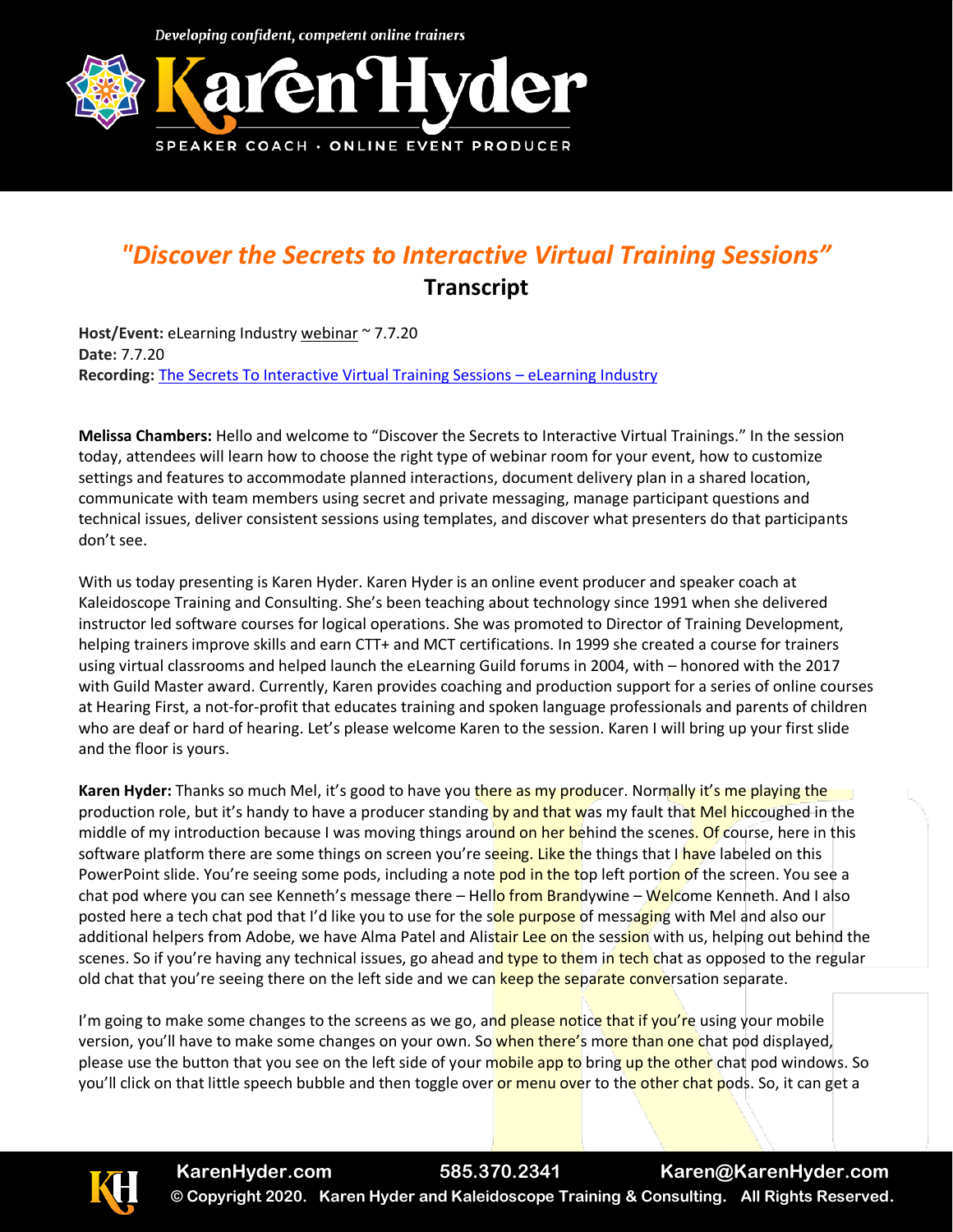little busy when there's multiple things moving on the screen and I'm making the changes to the screen, you're not making those changes typically.

But hang onto your hats because we've got a lot to cover in just 55 minutes. I hope you're all hearing me OK. The note pod Anastasia is in the top left, it's labeled with the word "Recording" – so that's where there's just text displayed and it's different than a chat pod like the one you're seeing here on the screen. This chat pod actually looks like the newer version of the Adobe Connect application. You can see that chat is a little bit more fine-gauge and you can type your messaging in the bottom where it says "Type here" and then click send or press enter. And I see most of you have already introduced yourselves and are typing there in the chat pod.

Please notice in the top right corner of chat, you've got a pod options menu. That lets you do things like change the font size; if you've got middle-aged eyes like me, I usually make my font size about 13 pt. And then I can read the text more easily. Additionally, in that chat pod options menu, I have the ability to change my text color. So you can see that Susanne Plaumann from Berlin has changed her text color to pink, so her messages stand out a little bit better. And for me, it's a little easier to follow a thread of conversation, I see Denise Whiskin there, thanks for changing your text color.

Within that pod options menu, you also have the option to "Start a private chat with ..." So, if you click on pod options and choose start chat with, notice you can start a chat with a group or with an individual. So if you see a friend or a coworker, and you want to change notes, or exchange ideas, you can use that for that purpose. You can also use that to handle your technical troubleshooting.

If you're not in a position to use a tech chat pod like I have at the bottom, you would use, Pamela in this case, in GoTo, you're just using really the separate private chat function within the chat application itself. So you don't have a separate tech chat pod, but you do have the ability to private chat, whether you're using WebEx, GoTo, Zoom, or any of the other mainstream tools. So tech chat having a separate pod is unique to Adobe, but the ability to private chat is not.

So please, get used to using that feature set so that you can control what is displayed and what people are following in the conversation. Sorry, I didn't know about the color in those other tools. But definitely the private chat is available there. Gotcha. Pamela, I'm not sure in those. Here in this software application, we have a specific set of status tools. So we can set our status to agree or disagree or stepped away.

And you do typically see features like this in every one of the other applications that you might be using. Zoom uses thumbs up and thumbs down, sometimes applause. You'll see green check mark and red x. Sometimes there's a smiley face.

If you're using the software today on your mobile app, you might notice that you have to dig a little deeper. You have to click on the raise hand button before you can see agree or disagree. So the interface will look a little bit different depending on how users are using it.

And these are the typical introductory slides that I go to before I introduce myself in a live session. And Mel gave a good background on what I've been doing these long 20 years, but suffice it to say I've been in virtual classrooms for 20 years. So I'm familiar with the technical issues and the learner issues that come up in these live sessions.

But I want to point out to you that there are some very specific secrets. Some things that I do that I'm not sure, you might already be using these techniques, but as we get into this content, I want to find out, what are the

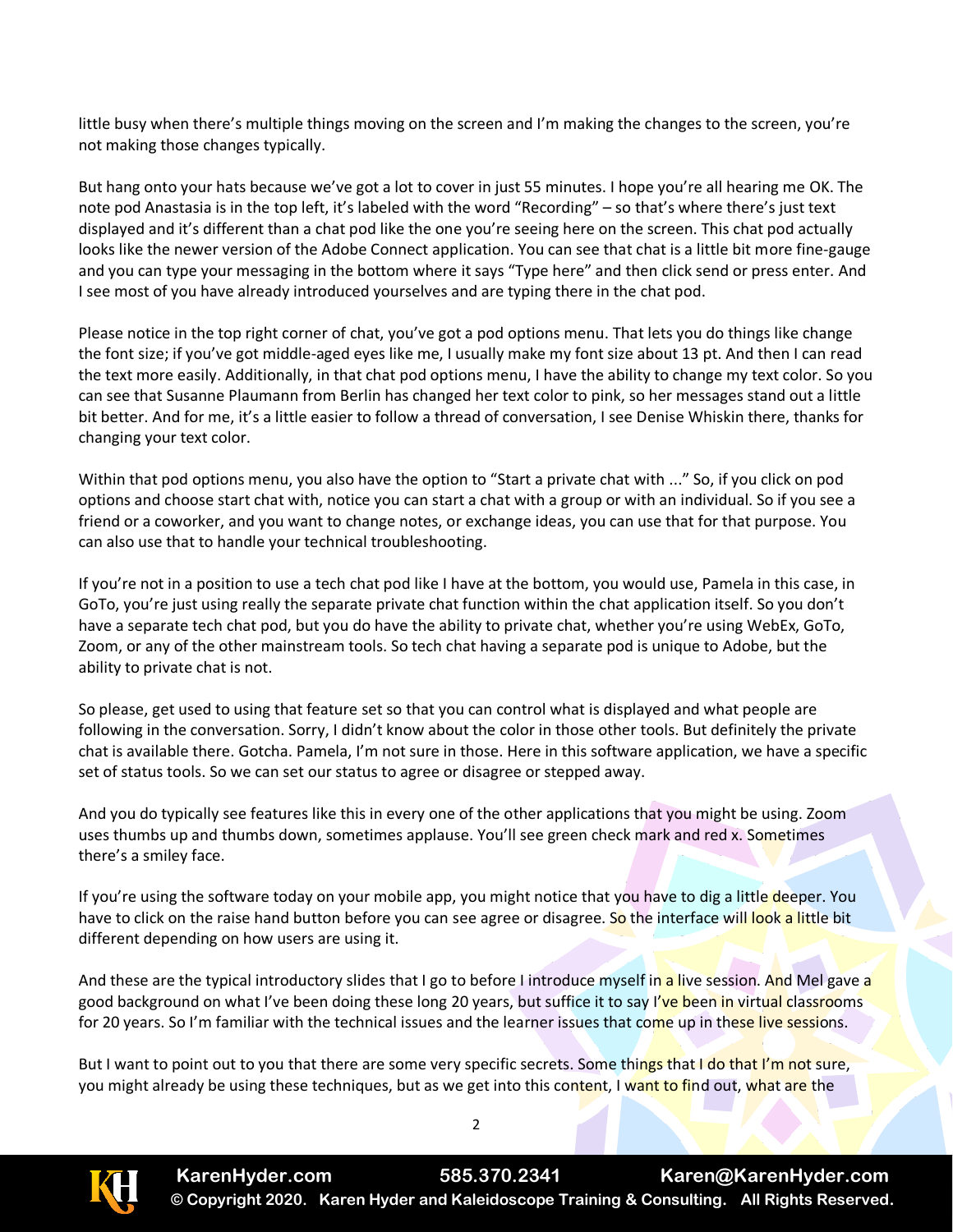things that you're most interested in covering? So use the poll that I'm showing now, and you can vote for more than one option. Right now I'm hiding the results so you aren't influenced by your colleagues' answers. And as you respond, I'm going to go ahead and mute my mic and sip my tea here and read what you typed.

OK so I see a lot of excellent responses coming in here and you folks are interested in the same things I'm focused on, so we're going to be on the same wavelength for this session. So thanks so much for spending a minute to do that. I could have read you that list, of course, but my preference was to have you read it for yourself. And I've designed this session to be really interactive, but I can't interact for you. I need for you to – you know – participate. So I'm going to ask you to agree to participate in this live session. And if you can't, or don't want to, I get it, you're a grown-up, you get to make your own decisions about how you spend your time. But my assumption is because you spent the effort to log in here today that you are interested in engagement. So I want you to please agree to participate, and I'm going to broadcast the results and point out that – yep, a lot of times people respond to this question in a way that you would think is not actually helpful. But for me, at least I know where we stand. Right, at least I know that you intend to participate – or some of you do. So I'll know that I should expect some participation from some folks, but not from everybody. And that's OK.

I have another poll that I want to ask you about the kind of sessions, or the kind of events that you run. In my world, when we do recordings and webinars, even virtual conference sessions, we really don't expect them to be very interactive. We don't expect a lot of participation. We expect them to be sort of one-directional, where we're giving a broadcast or a webcast and participants are sitting passively listening.

So the types of interactions that you might include would hopefully be more robust if you're dealing with a training class. If you're wanting to really engage participants and have them apply what they're learning or have them report to you what they're learning. So I'd like to find out from you, which type of events are you doing? And like the other poll that you saw, you can choose more than one.

OK I see your responses coming in there, and it looks like a lot of you are doing Virtual Instructor-led training – 209. So I think that if you consider that most of us want to have more engagement, I'd like to suggest to you a few specific secrets you might include, ways that you might design your training.

But while we're talking about behind-the-scenes, I'd like you to get comfortable using polls. No matter the software tool that you're using, if polls are available, I encourage you to use them to get people to respond to things. Like just then. I found out a little bit more about my audience. I found out what topics you're interested in. And I found out your commitment level to this hour of training. So in a couple of minutes, I was able to use three polls and get a lot of information about 322 people. I would never have been able to gather that information face to face. And if you tried to speak up, I wouldn't be able to keep up with that either.

So it was no big deal, I just created the pod. I set the pod to have multiple choices. I added my details to the notes pod so I would remember or Mel could help out if I needed to be reminded that a poll is coming up now. And then when it came time to show the poll, I just dragged it into position. I told you about the poll and asked you to use it. I showed you the results. And then, ultimately, I hid the poll.

So it was really no big deal to show a poll. It looks kind of like this when you're creating it, no matter the software tool you're using, you're in a space where you need to fill in, type in, or paste in the text that's going to be the text. And then you're going to set it to multiple choice or multiple answer. Most software tools also have a short answer function. So people could fill in the blanks. It's a little bit different from chat in that it is anonymous. And then ultimately, I showed or facilitated the poll, and as you voted, I could see the results coming in on the right

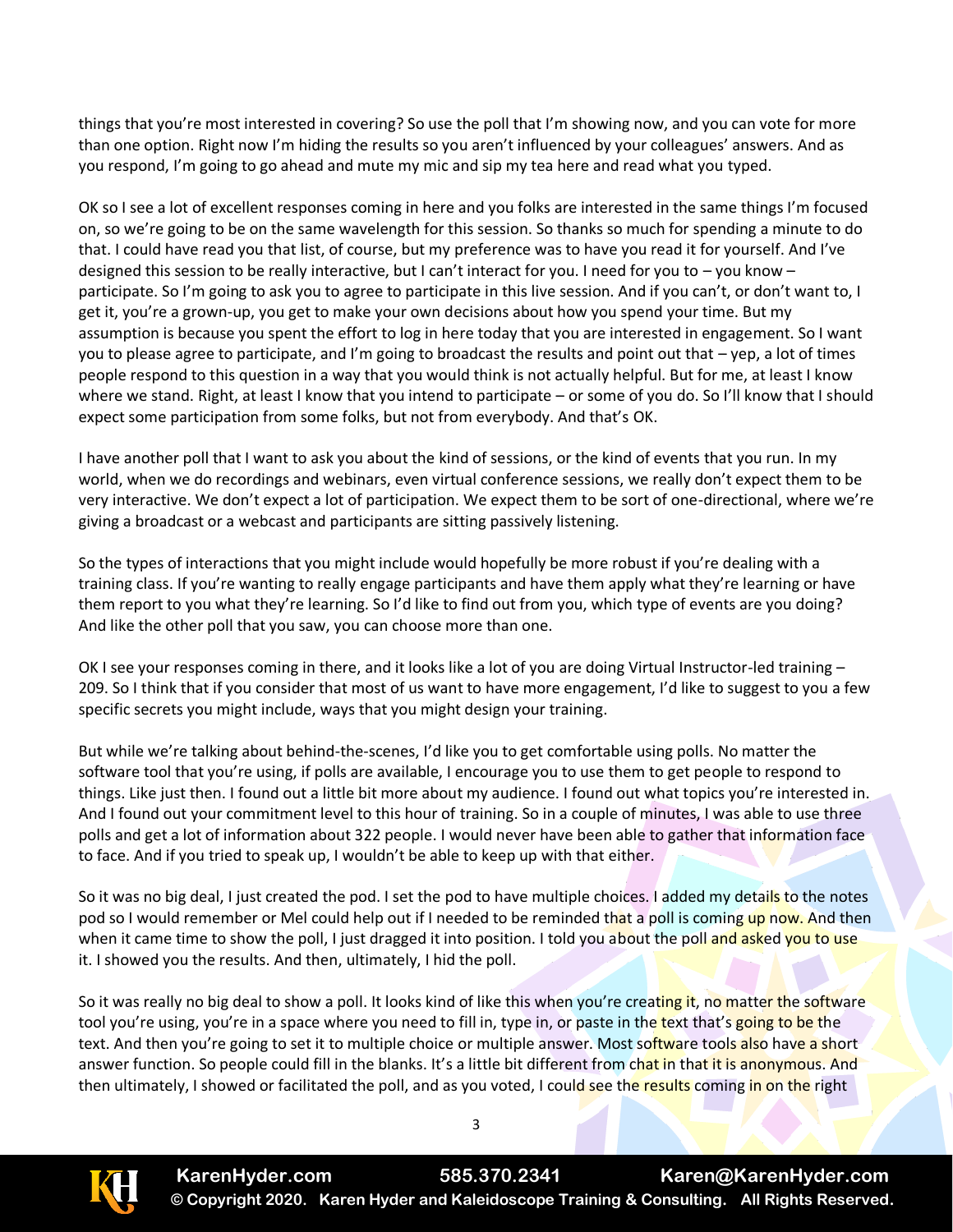side. But not until I clicked broadcast results did everybody else see the poll. So I'd like to encourage you to use polling because in a few minutes, I got a ton of information about most of my participants. Some decided they wouldn't participate and that's OK. But I got a lot of information in a short period of time.

So in my world, I use polls because I wanted to understand the audience needs. What question might you ask? Why would you ever use a poll? Go ahead and type in chat and let me know your reasons for asking a poll. Or where you might include a poll question. So, yes, you will be able to access a report later. You will be able to see what people have voted in those. If it's a quiz and something that you want to follow up on later, that would be the way to collect that information. OK so what I want to challenge you with is: use polls. Don't be afraid of polls because you think it's going to take longer or it's going to cause a couple of extra steps. If you've got a poll that's relevant, please include it in your training.

But there's a couple of other secrets that I want to share with you and they line up kind of like this. So there's a lot that I want to tell you. If there's too much to get to in the time that we have here, I have a handout that I'd like to provide for you at the end of our session. Also this session has been recorded and I will encourage all of you to connect with me later if you have additional questions.

So I'm going to take you through some of my seven secrets. And you're thinking "Yeah, prepare, I get it. Yup. No big deal. I prepare. Everybody prepares. What's the big deal?"

But I want to say: You're not being thorough enough. Nobody I see prepares as thoroughly as they need to prepare. Because there's so much to deal with even before you begin. So, hold onto your hats, don't type for the moment. If you're typing in chat, and I'm going to ask you to pop over to a different view of this environment and type the kinds of things that need to be prepared.

So I've organized these in categories of: What does the presenter need to prepare? Put that in the pod up above. What do participants need to prepare? Put that in the pod to the right. What content needs to be prepared? Or – what do you need to do to the content to prepare it? In the top left, think about what needs to be handled before and after the live sessions. And then, in the lower left, what needs to be handled during the live session? So when your manager says to you "Why don't you just – ?" or "Can't you just – ?" The reason we can't just is because all of these things that you're typing and more need to be dealt with – and they don't get done instantly.

So if you think your facilitator is just going to rock up to their microphone and go for it, it's not going to come out very well. There isn't going to be much engagement. Lecturing is not training. Engagement doesn't happen organically; it requires design. And it also requires preparation.

Your participants don't know how to do this. They don't know what the rules are. They don't know how to make the software work. They don't know how the features work. They need you to tell them. So, preparation of the participants is key. And not minutes before the start time, but days before. Hours before the start time. Your students are typically used to, you know, just showing up at the event and they get their manual and they get their cup of coffee and they go in for training. Here, we need them to have set up a workstation first. And purchased some hardware and possibly installed some software. That doesn't happen in an instant. So these things do need to be dealt with days, not minutes, ahead of time.

As far as the software, you think "Oh, the software's no big deal, how hard it is to create a Zoom meeting? You set the date and time. You log in and go for it." Right, you do. Except then in the moment, how do you cope when something goes wrong? Can you deliver a clear message, and troubleshoot, and type in chat to give people

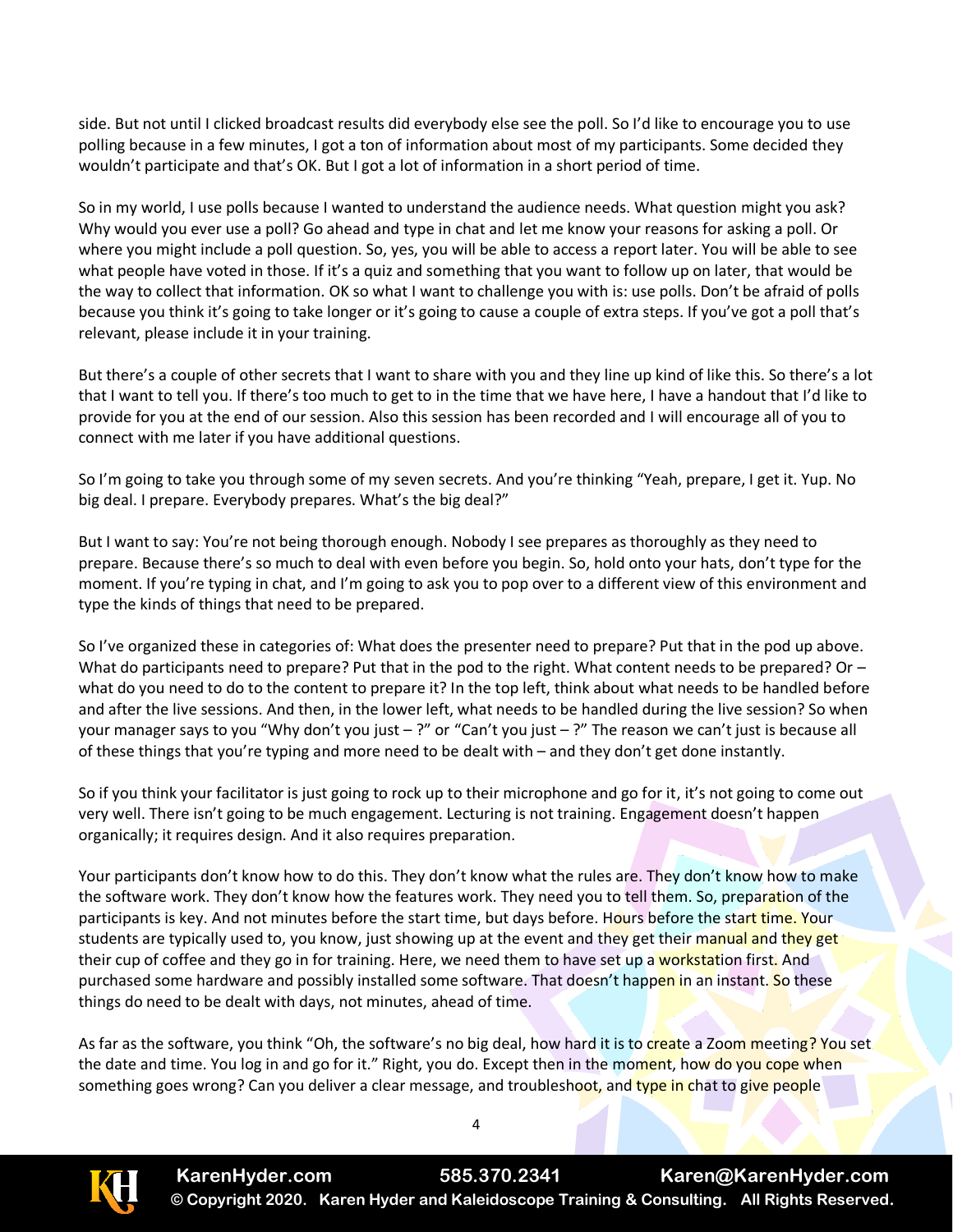instructions on how to troubleshoot at the same time? It gets harder and harder the more people are logged in. And you have to look at your vulnerabilities. Where do you not have enough support? Where do you need more help to get all these things done?

So hold up your typing for a minute and please notice that the way that we've designed this exercise is unique to the software. But if I were to do this with any other tool, I would just do it in a linear format. Dividing the questions into five separate sections. So – how do we prepare the presenter? Followed by: How do we prepare the participants? Followed by: How do we prepare the content? And so on.

So it's not that we can't do it, we just need to do it in a linear way. And Adobe, of course, is unique in the way the pods work here, and I'm leveraging them because this is the software platform that I have available to me today. If I were using a different software platform, I would try to leverage those tools. But before I move on to more discussion about the preparation, I want to share with you a link to a tool that might be useful to you. So – Oops, stand by. Not that. I'll show you that later, that's secret. More secrets.

So Mel, if you could do me a favor and just lift up the bottom hem of this pod and reveal the pod that's hiding behind. There's a little download pod that I'd like to use. So notice, in the lower right, you've now displayed a new pod that says "Select file then click to Download." So I'd like you to click on that filename. Then click the download files button. A new browser window will open in another window, another place altogether, and once you get into that other browser window, you'll have the option to download from there. What I'm sharing with you is an Excel file and in this Excel file, it's my intention to give you some resources for making your checklists and documenting your preparation. You might choose to store a document like this out on the Google. Put it out there the way I'm putting out the one in chat now so that you can have it accessible to all of your team members.

Oh, I see people are having a "not found" issue. OK, I'll come back to that a little bit later on. So thanks so much for your patience on that. But what I intended to do on that session and now this next exercise will be a little bit less fun, because we're going to talk about how that works. But the whole idea is it's possible for me to push content out to you. I can push to you a pod with a link to a browser window, like you were using with the Gartner activity earlier. So I'm going to use this one. Stand by. I'm going to open a new browser window. And this is one of my checklist items – to have participants run their own system speed test. So all I've done in order to create this – and if you've wandered off into the Ookla speed test, please come back to the Adobe window and take a look at the screen that I'm showing right now.

**Mel:** All right, standby everyone. It seems like we lost Karen when she went to do the speed test. We're getting her back in so please stand by.

**Karen:** I'm here. I'm back. So really all you're doing with these extra pod types is you're creating them ahead of time, populating them with the information that you need to have there, and then when it comes time to show it, you're just revealing it to participants. So when you go to use a tool like this, remember that you'll want to have it set up ahead of time.

And here's how it looks for forcing a browser page open. You first use a web links pod. Then you go to the Add Link option. You fill in the name that you want to have show to the participants. And then paste in the URL you want them to go to. When it comes time to show it, it displays to you as, in this case, one item in a list.

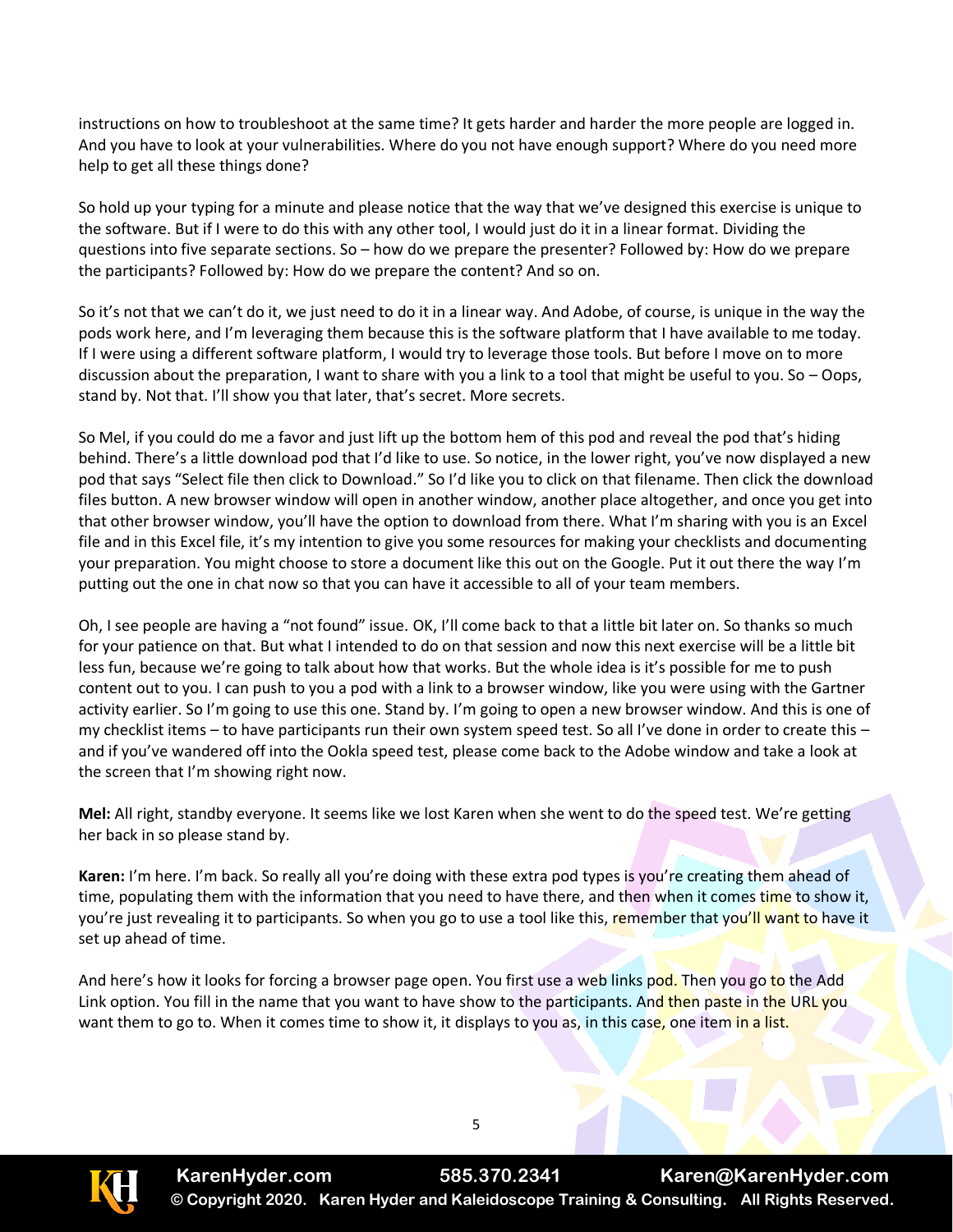But I could have more than one item here. And then when I click that item name I can then click Browse To. By doing that I force open the window on your side – provided you don't have a pop-up blocker or something like that keeping that from happening.

So, why do it? Why is it important to have that browser window open for everybody? In my case, I wanted to quickly force everyone to see the same site. What site might you want to open? What do you think? Type in chat. OK, so there's so many places where we might want to send somebody at the end of the session – to a survey, to a quiz, to the company website, to a video, some additional assignment for them to do. So these things are pretty easy to do. And not every tool supports it, but many tools do; you just have to look for that feature and know what it is that you need.

So, here's another tip. I mean, in these last 20 years, I've called myself an online event producer and speaker coach. So I provide support to other people. But in a session like this one, with 331 people logged in, it's crucial that I have somebody like Mel Chambers on the session with me. Just look at the things that have popped up in this session so far. And I've done this every day for 20 years. What happens to your facilitators who never did this before and have no idea how to troubleshoot?

So I want to show you a similar thing to what we used a little while ago but this time I'm going to ask you in terms of polls. So I'm going to pop back over to another layout where you have multiple polls showing. And if you're on a mobile device, you'll need to use the option buttons on the left side to toggle between the open polls, but I kind of try to summarize the things that are the typical issues that need to be dealt with in these 5 categories.

So if you think about your instructor, which of these things can your presenter or instructor, facilitator, handle alone? Which are the things that they aren't afraid to deal with? And I'm going to show you the results here, so that you can compare your notes to other colleagues and see what they're saying. And it's not that your facilitator isn't smart or they're not skilled or they're not able to learn, but frankly when you're in the moment and your mouse hand is sweaty and shaking, it's really kind of impossible to just bring up that pod. Or to just make that thing happen. Or to troubleshoot somebody's audio that they can't hear on the video.

So your instructor may very well be able to handle these things OK, but do they handle them well under pressure? So I'm going to do a quick thing here, and I'm going to end all these polls and I'm going to ask you to vote again on the opposite question here: Which of these things does your facilitator need help with? So, I'm going to reopen these pods – oops, I'm going to clear the results in between and reopen these pods so you can vote again. I'm essentially just clearing the data and restarting. And that allows me to reuse the polls multiple times.

So, this time my question is, which of these things does your presenter need extra help doing? So when your manager says "Why don't you just – ?" or "How come you can't just – ?" the answer is because I need help with all of these things. And the facilitator is probably just trying to get their nerve up to deliver content in a way that they maybe haven't done before. Or they haven't been successful doing before. So keep that in mind as you plan your team members and who's going to be helping out where and when. It's not that your trainer isn't capable, it's that it's difficult to do it while you're juggling a whole bunch of other things at the same time, and oh boy there are so many other things to juggle.

So I'm going to try to download that [resources list](file:///C:/CC%20from%20HP/Ericson%20Bus%20Comm/Clients%20Current/Kaleidoscope/Transcripts/Hyder%20Checklist%20for%20Successful%20Virtual%20Online%20Sessions.xlsx) again; please try the pod that you see in the lower right. My producer has helped out behind the scenes to repost that file, and hopefully this time it's going to be downloadable. So click the file name, then click on the download files button. A new browser window will open.

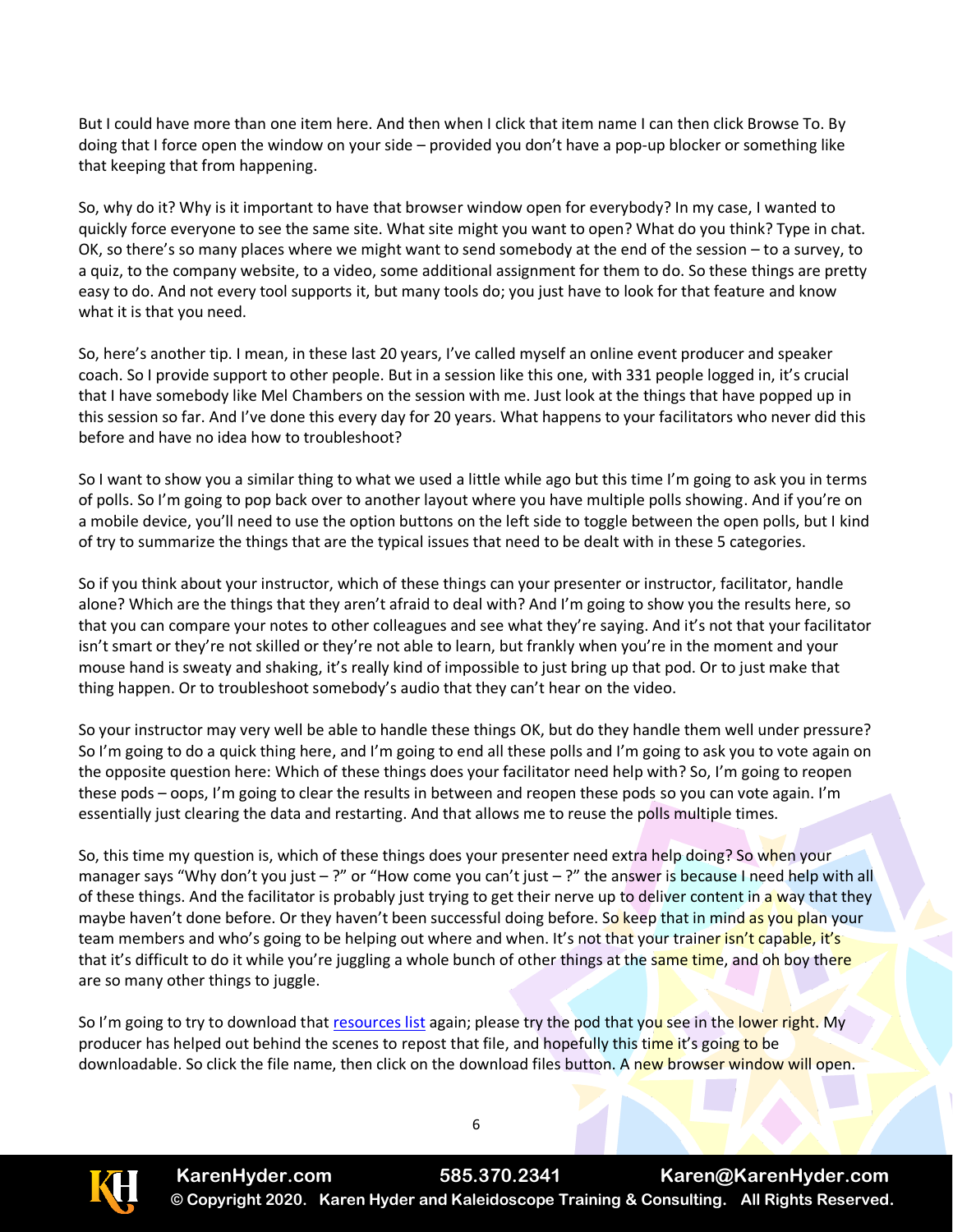And then you'll have to click download there to save as. I'll stand by and give you a chance to do that. Terrific, OK so I'll move that off to the side. And I'm advancing my slides.

It's also critical that we teach participants how to use the tools. Remember our participants know how to go to classrooms and sit in chairs and face forward and maybe write on a whiteboard or write on a flipchart with a marker but they don't necessarily know how to participate in a live event. So if you don't teach them how to participate, it's not likely that they will. Or maybe, they won't do it in the way that you intended. So please consider that you will save yourself some angst if you teach people how to use the tools up front. And remember in that last exercise, I had to tell you how to use the features in order to download that checklist file.

So it would be unlikely that you would find all those clicks on your own. It would be unlikely that you would expect a second window to open up and that you'd have to click on download again. So when you consider how all the setups have to work, and how challenging it might be for the trainer to set it up, remember the participants need help too. So in my case it was easy to do, I created the pod, I uploaded the file, then Mel fixed it. I also changed the title bar. You might not notice, but here in Adobe, you can double click on the title bar to change it to anything, including some micro instructions if you need to add them there. You could also use a note pod. But I primarily use a note pod just to keep track of the interactions that are going to happen so that when I need Mel's help, I can say to her "Hey, Mel, can you follow the notes that I added and just click the things I need you to click for me?"

So, notice the item there in, item 17, is in red because I knew I would miss that cue. This is my presenter note pod and it lives in a space off to the right in a space called Presenter Only Area or Host and Presenter Only Area."

So when you think about files that you might need to transfer, of course there's multiple steps, right? You need to upload the file, you need to make the file available to people, you need to tell them how to download the file. But the big question I have for you is: Why would you do it? What files might you transfer? OK, I see some issues with my audio here. I'll try to improve my setup.

**Mel:** Stand by: she's muted right now. She's just trying to probably switch to another setup.

**Karen:** I am trying to improve my audio:, I hope that made a difference there. Let me know if you are not hearing me. Actually, you wouldn't be able to tell me. Because you wouldn't have heard my instructions. Mel could you upgrade my second log in to Host?

So remember, at the start of this session I asked you to agree to participate. Why? Why should I not only encourage you, teach you how to use tools but encourage you to use tools? What do you think? Go ahead and type in chat.

I need buy-in, accountability, yep. I want to do two-way communications. I want to engage you the right way. I want accountability. Yeah I see that coming up a lot. Engagement. So every other webinar your participants have participated in required them to do nothing. They just sat there and listened and probably shopped online in another window. I want to point out to them – like Nancy says – I want to set expectation. I want to point out to them that I've designed this session to be interactive, and I do actually want them to interact. So I'll need them to, you know, type in chat, click on polls, and stuff like that.

**Mel:** So, I'm going to just pick up because Karen is switching her audio there. So let's talk about communicating privately which is really critical in these sessions, regardless of the platform that you're in. What do you and your

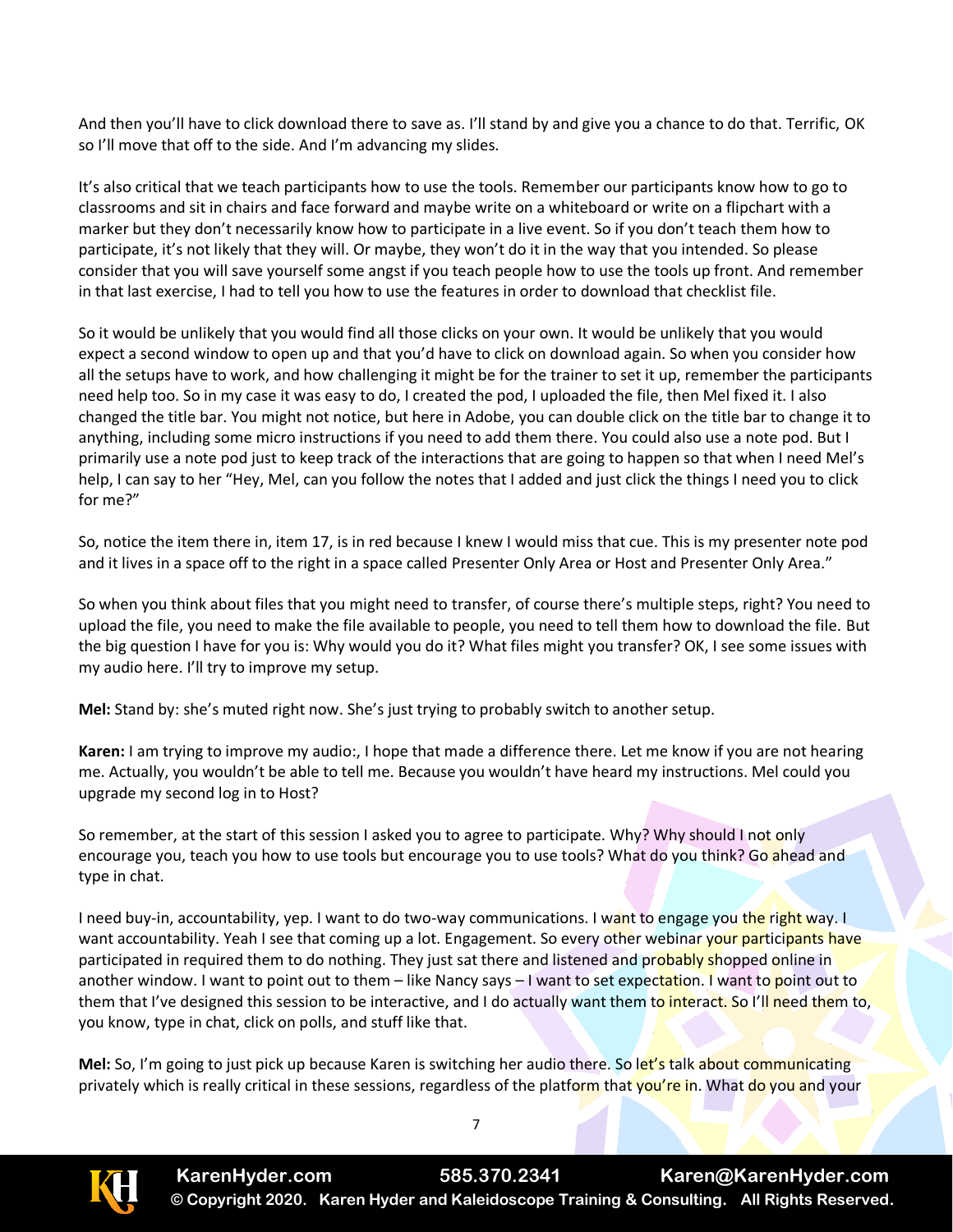helpers – like myself as producer – what might you be typing in private chat? What might you be needing to communicate privately that's really important for a successful event? Go ahead and type in chat.

**Karen:** Thanks Mel! It's so good to have a producer standing by who can teach this content as I can. I've now switched to my other setup completely. I have two computers logged in with two headsets, two keyboards, two mice, two separate internet connections. You know why? Because I'm at the mercy of the network. I don't control how the network behaves. But two different machines, with two different connections, have a better chance of maintaining connection than just one machine. You can check the stats on that.

So I'm so glad to see that you are typing lots of things that you might need to use – message your helpers privately. There's a whole conversation that can go on behind the scenes – you might even be just using your phones to message each other behind the scenes. To say "Your audio is gone" or "Your video has frozen" or "Your slides aren't advancing" or something like that. But if you don't have any means to communicate privately, you will wish you had. I promise. So work with your participants – work with your fellow producers or team members to communicate privately in some channel.

Here in Adobe, of course, we use the Presenter Only Area – the space off to the right side that is hidden from participants, thus the name. But we can see it when we're upgraded to host or presenter. You saw me bring in a note pod from there earlier. I won't share with you the panicked text messages that I was getting in chat from our team members but that I get those messages over there as well. I have all of the pods that I might need to be showing staged and over here on the right side so that they're ready to go.

So when you think about your setups and you think about doing all of your steps in advance, you might think about all of the times that our friend Mel Chambers had to type some kind of message of reassurance or of microinstructions to audience members. To help troubleshoot or help get them back on track. Our team calls those things "pasteables" – things that are prewritten, pre-scripted, that we're just going to copy and paste into chat. This is even more important when you're presenting on your own, because you don't have time to type. You only have time to copy and paste. So consider having those pasteables available.

And just to help you make this information a little bit more sticky, I'd like you to think about what messages you might pre-script that you would want to share with your own audience members. I saw that Denise, a typo in the word pasteable. Thank you for noticing. Glad to see you're paying attention. See what engagement will do? Yes Prabu, if you've got a larger display, the multiple pods will look a lot better. Especially if you've got a large monitor. On a mobile device or on a small screen, a tablet, it's a lot harder to see. But remember this is the only software application that behaves this way; you would be working in your normal parameters if you were in Zoom or GoTo.

Great, so I see that you're pasting some items in there, phone numbers, audience engagement, but this – the pasteables help you maintain consistency as far as what messaging you are giving to people. What URL are you sending them to in order to get the handout? Or what instructions are you giving them in order to troubleshoot audio? And along the same lines of creating consistency in your messages, you might care about creating consistency from one session room to the next.

Now there is the functionality of the software that is like a layout, where you can have the same thing repeated from one layout to the next. But you can also have the same set of layouts or the same set of pods, or the same set of content repeated from one session to the next. So you can create something, make it as perfect as you want, load all the stuff that you want, and then every time you create a new session, base it on that basic

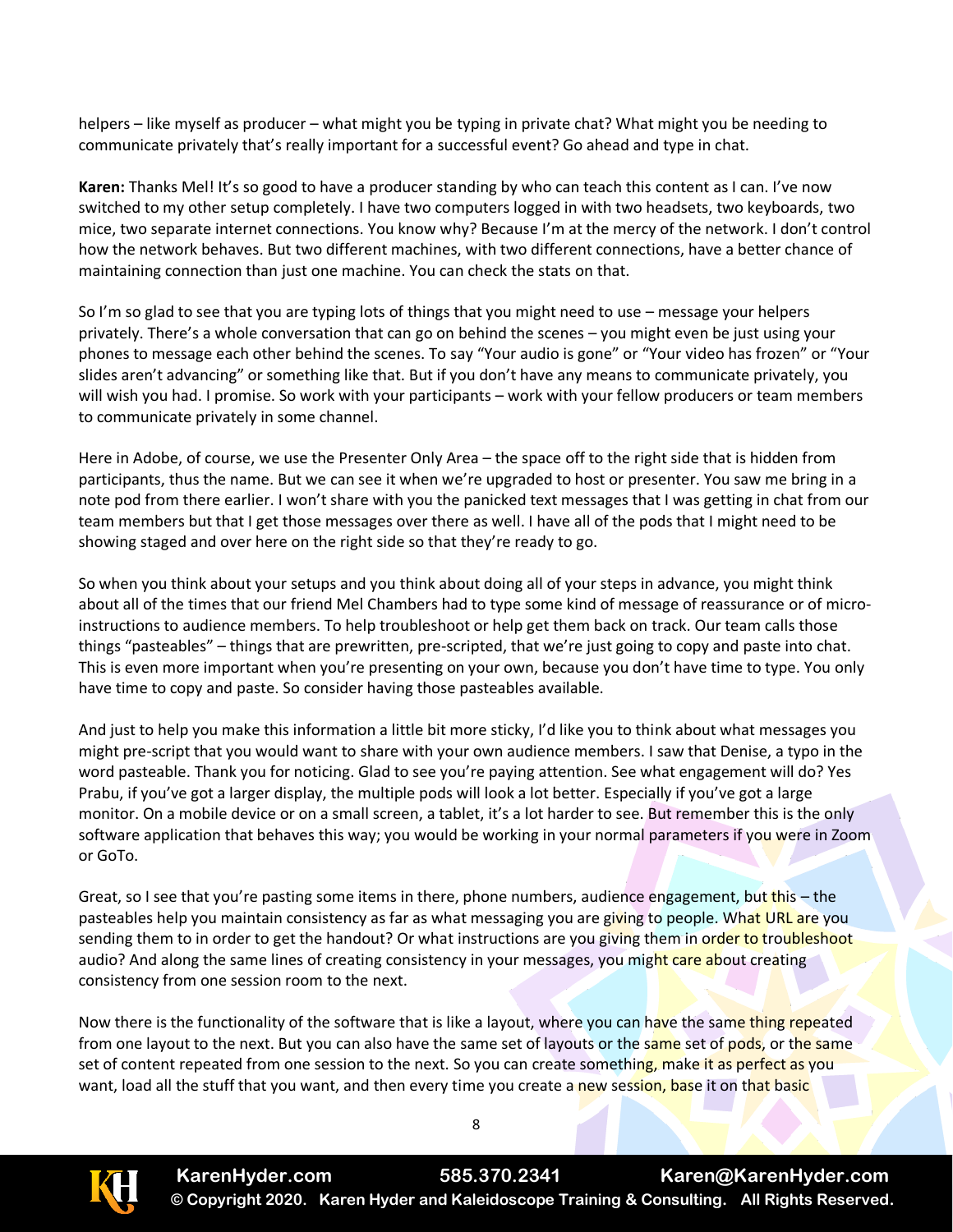template. So for us, the pasteables are part of the template. The phone numbers for the hosts or the producers are part of the template. The instructions to participants as they log in is part of the template. So those things live there and we don't have to recreate it every time. Now whether you're using WebEx or GoTo or Zoom, there is such a function as using templates that you can then recreate sessions that are based on that same model. And I just encourage you to go and explore those in your application. Here in Adobe Connect, it lives under the meetings tab. Shared Meetings and Shared Templates. You can see that because my account has multiple functions. I have different templates for the type of room or type of session that I'm running. But that ends up saving just a ton of time in creating things and positioning them and getting agreement from the whole team on how that's going to work.

So my [seventh secret](file:///C:/CC%20from%20HP/Ericson%20Bus%20Comm/Clients%20Current/Kaleidoscope/Transcripts/Hyder%20Secrets%2007.07.2020_handout.pdf) I hope I was able to showcase for you in spectacular form. If I can't be a good example, at least let me be a horrible warning – that you need to get real about your tech. You have a fantasy version of how technology works. That your internet service provider tells you that your internet connection is 99.9% up. But that still gives you room for having some down time. They'll also promise you that your speed is some fantastic number. And it might get to that number sometimes. But a lot of times it doesn't. And then there's the outages. Just random internet outage. Power outage. Platform outage. Your computer bluescreens on you and there's your outage.

I want you to let your paranoia drive your decision-making. I want you to think in terms of "everything will go wrong all the time." And it doesn't matter what happened last time or last week or last month or anything related to a previous experience. The only thing that matters is right now. So on a day like today, I run my Ookla system test multiple times so that I can make sure I'm on a good steady internet connection that's behaving consistently. However, I'm still confined to a wireless connection here out on the prairie, so I don't always have a great connection. I have 5 different hot spots to choose from. But they don't always work. Thankfully, Spectrum is being installed any second now.

But as we consider what kinds of plan B's you might need to have in place for your content, and for your delivery, I want you also just to think in terms of the hardware. All the things that the presenter and participants needed to have prepared in our lists earlier – how many of them are represented here in terms of duplicates. So, this is the desk I'm working from and this is the setup I'm using. And I was using the machine on the left, and now I'm using the machine on the right.

So I'd like you to type in chat what other backups you spot in this photo. OK great yeah I see your items coming in there. A backup phone. Water, keyboard, headphones, mice, modem – right I have a hot spot. WiFi booster, yup. The landline phone. Different headsets, lighting. Pen and paper. Yep, ibuprofen, I'm glad you noticed. Yeah. I've been down this road before. I've been through this for 20 years. I can tell you everything has gone wrong at one time or another. Mel can vouch for that. She's lived through it with me in multiple cases. So, don't assume that just because you're a good person, you're not going to need to have backups.

So, of the secrets I've shared with you, I'm curious to know: Which are the ones that you're likely to share with your friends? Which are the ones that you're going to take with you? And just in case you've lost track of all seven of them; I'm going to post them again in an [Excel](file:///C:/CC%20from%20HP/Ericson%20Bus%20Comm/Clients%20Current/Kaleidoscope/Transcripts/Hyder%20Secrets%20-Checklists%20and%20resources.xlsx) file here. Which of these will you borrow and share with pride? Go ahead. OK, great I see your answers coming in there and it warms my heart.

*(Note: Video feed error here.)*



**KarenHyder.com 585.370.2341 Karen@KarenHyder.com © Copyright 2020. Karen Hyder and Kaleidoscope Training & Consulting. All Rights Reserved.**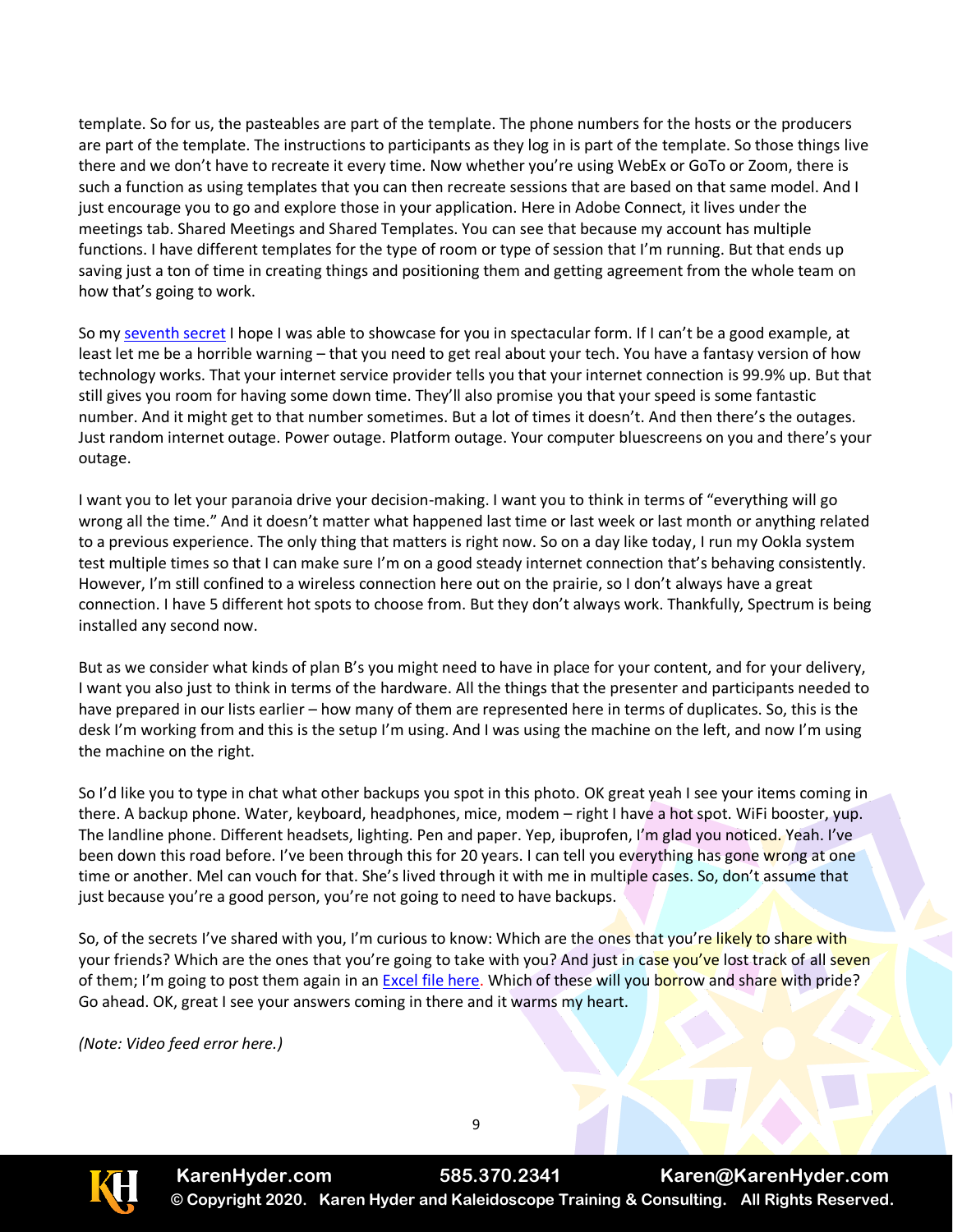OK great, yeah I see your message there Sandra[. Number 6. Maintain consistency](file:///C:/CC%20from%20HP/Ericson%20Bus%20Comm/Clients%20Current/Kaleidoscope/Transcripts/Hyder%20Secrets%2007.07.2020_handout.pdf) - you can see that Mel Chambers had a certain structure to her session plan. So she has an introduction that she does – messaging that she puts out, instruction that she gives at the beginning. And some things that she'll use to close out the session at the end. That also helps us maintain consistency because the only thing that's different is the content in the middle. Otherwise, the session will be very similar from one session to the next.

Also you might not notice that in Adobe Connect, you can have multiple layouts. So you can move from one page or one view to the next and keep everything relatively the same except the key pods that are going to be used.

Donna, I'll take that as a compliment, thanks so much. Yeah and I couldn't do it without a producer, without helpers, and without backups. So, it's not just a matter of being prepared. It's a matter of being prepared thoroughly enough to accommodate absolutely everything going wrong all the time.

Pamela, I would say when you really need tech support but can't get it, you might borrow somebody for the first 15 minutes of your session. So if you might say to a team member or a manager "Could you just log in during the period of time that I'm wanting to kick off the session and get a good start? I don't want to get bogged down in troubleshooting. So can you just be there to help with troubleshooting until we get most of the issues sorted?"

Also, I would say that when you don't have support ahead of time, buffer the start time, so that you can give yourself 10 to 15 minutes of people logging in and saying hello and getting situated, and that allows you to troubleshoot things as they come up, but then you can still start on time. You know I had a plan B for your typing in chat just now; my plan B was to ask you this same question as a poll.

So I'm thinking not only in terms of my hardware and software needing a backup, but my interactions themselves. If for some reason my poll doesn't work – If for some reason chat doesn't work – if you expected people to speak up on their microphones and they don't – then how else can you make the activity work? So in my case, I had this backup in case I didn't have time to have you type in chat. I would have you simply respond to the poll and that's my way to wrap up this portion of the exercise. And of course, it's a review of the [seven secrets.](file:///C:/CC%20from%20HP/Ericson%20Bus%20Comm/Clients%20Current/Kaleidoscope/Transcripts/Hyder%20Secrets%2007.07.2020_handout.pdf) You might have noticed at the beginning of our session I asked you a poll question related to the objectives that were promised by the marketing in this session. By showing that as a poll, I had you read them and commit to them yourselves. That's a totally different dynamic than me reading them to you and then saying OK now I'm going to cover this stuff and we're moving on. So think about the ways in which you can create engagement even in the smallest measures. Opportunities for people to tell you yes I can agree, yes I can hear you, or no I can't hear you.

I see Stuart's question from earlier about a way to bulk load questions and answer – possible answers to a poll. I'm not sure I understand that – bulk load questions. Do you mean like copy and paste a whole block of text at one time?

Is there a recommended time limit to virtual classrooms? I've often seen 90 minutes be the recommended amount of time. I am a fan of 75 minutes because I think it gives you 15 minutes of storming and norming and then 60 minutes of content time. But I've gone for 3 or 4 hours and not had that be an issue at all. Because when there's engagement, people are willing to stay put. But if you do go past an hour, you'll want to take breaks, just because nobody can learn when they have to go to the bathroom.

Jeff, my simple PowerPoint design is not to save memory, it's just because I like to keep it simple. If you've got a lot of visuals and graphics and colors, you have problems with contrast. Sometimes you have problems with uploading. The big gray boxes, Carrie-Ann, has everything to do with the slide size and the pod size. So my slide